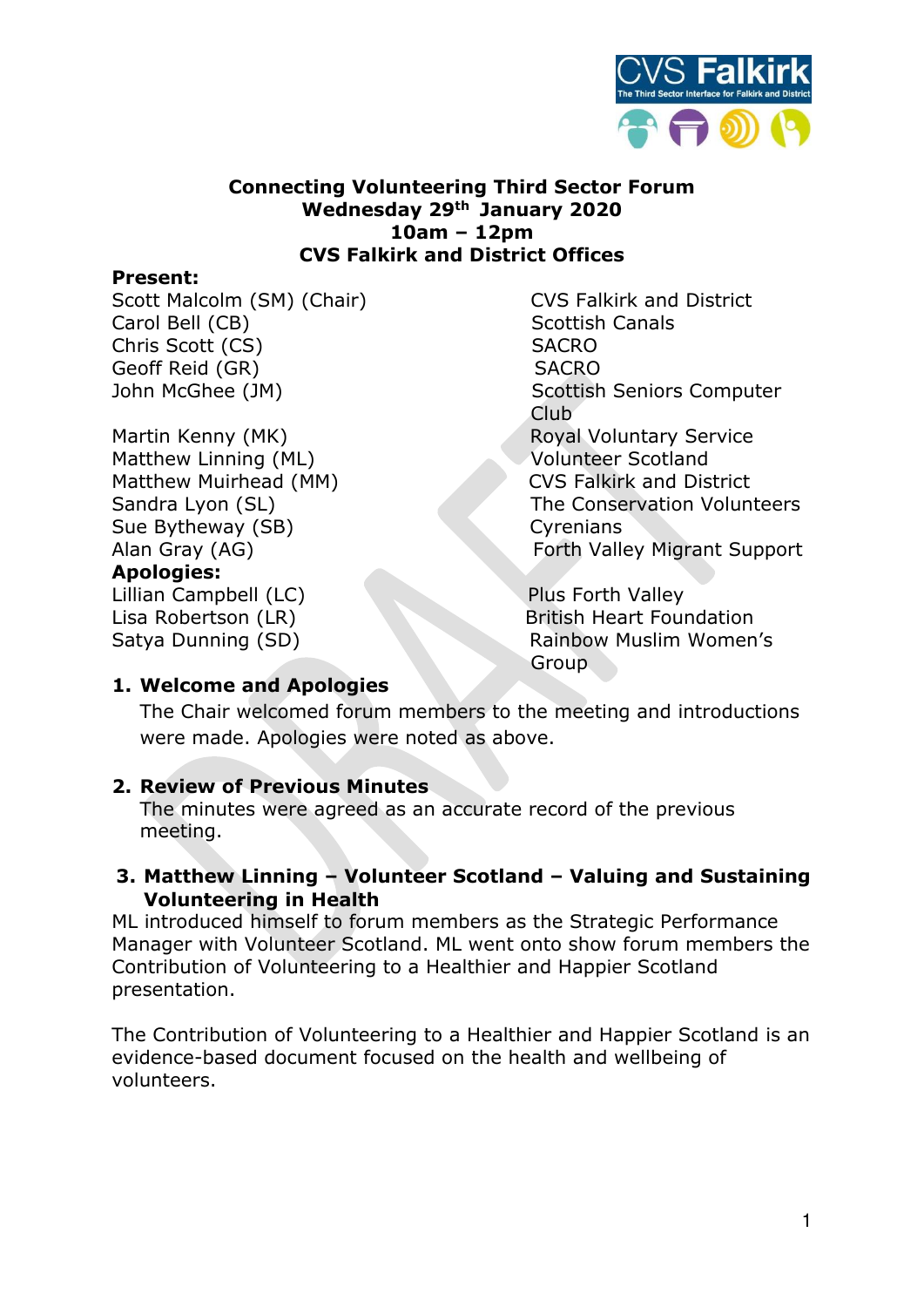

The evidence from Volunteer Scotland's research shows that volunteering can provide important benefits to volunteers such as:

- Improved mental health
- Improved physical health
- Improved life expectancy
- Reduced social isolation and loneliness

The research gives a strong evidence base that the extent of the wellbeing benefits are dependent on the characteristics of the volunteer.

Research shows people living in areas of high deprivation are most likely to benefit from volunteering due to high rates of unemployment, weak social connections and mental health issues but are the least likely to volunteer.

The key points highlighted in the presentation:

- 16-24 year olds have the poorest mental health.
- 35-44 year olds have the highest volunteering rate (33%)

### **4. Third Sector Partner updates**

### **4.1 Cyrenians**

SB informed forum members about Cyrenians Peer Mentoring Service. Cyrenians Mentoring Service has been developed in partnership with Falkirk Criminal Justice Services to offer opportunities for men and women with a history of offending to undergo a period of training and support to become peer mentors.

Peer Mentors undergo a ten week training programme before being matched with people who are new in criminal justice services.

# **4.2 SACRO**

 GR informed forum members SACRO still currently only have one active volunteer.

## **4.3 Royal Voluntary Service**

Royal Voluntary Service have had an increase in volunteers and are currently planning to upskill their current volunteers.

### **4.4 Scottish Canals**

Scottish Canals are currently have a lot of projects running and are looking to increase their number of volunteers.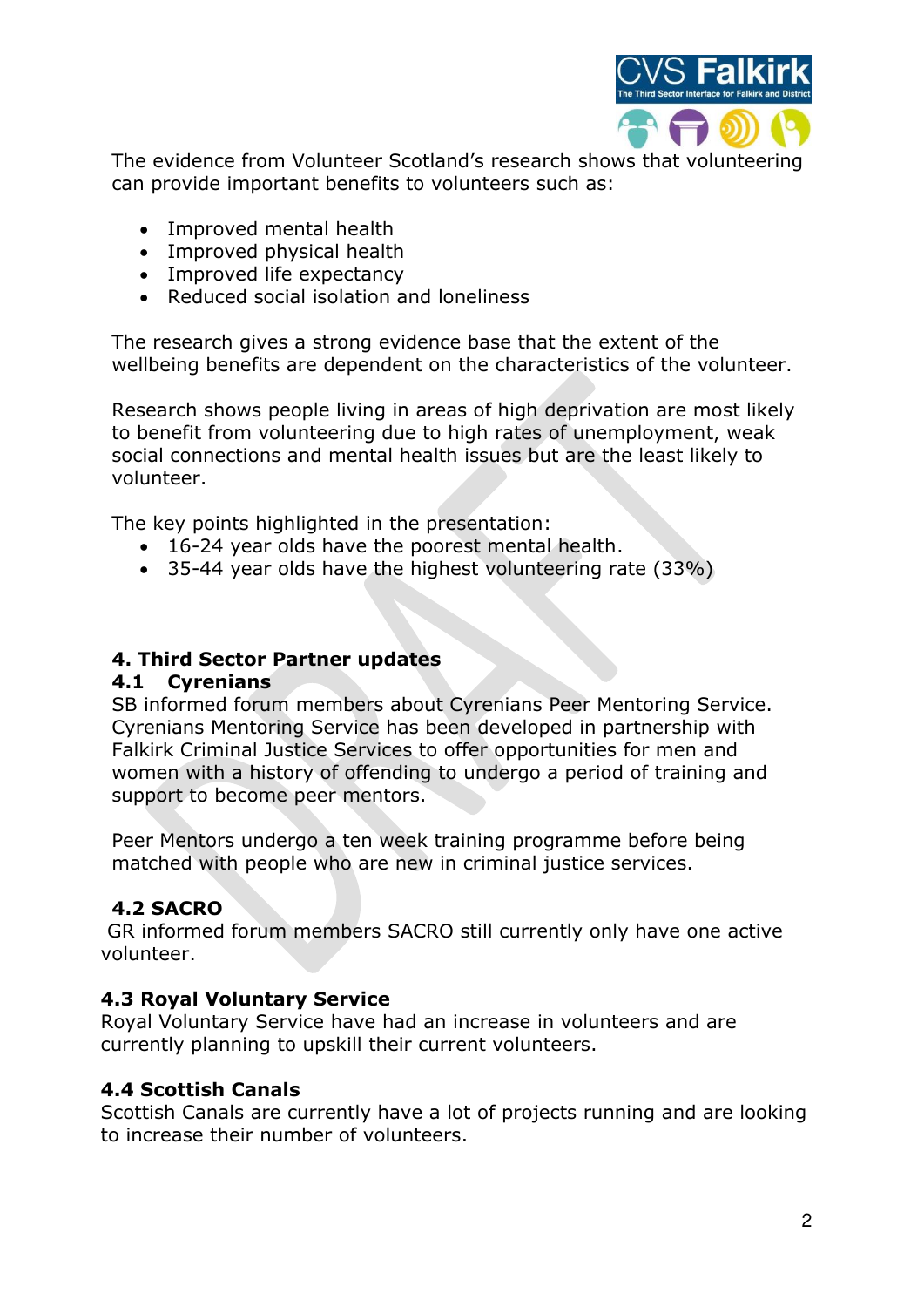

Scottish Canals are holding a Scottish Boating Rally event on the [Forth,](https://www.scottishcanals.co.uk/heritage/historic-collection/forth-and-clyde-port-dundas/)  [Clyde](https://www.scottishcanals.co.uk/heritage/historic-collection/forth-and-clyde-port-dundas/) and [Union C](https://www.scottishcanals.co.uk/heritage/historic-collection/union-canal-terminal-basin/)anals in partnership with Falkirk Community Trust on Saturday 23<sup>rd</sup> May and Sunday 24<sup>th</sup> May and have a unique set of volunteer opportunities for this event.

The **Scottish Boat Rally** takes place at the Falkirk Wheel, and SCRA clubs will be encouraged to row either the Forth and Clyde Canal or the Union Canal as part of the event. The event is supported by Visit Scotland' Year of Coasts and Waters.

Register your club's interest by e mailing Bob Fleet of Dunbar Coastal Rowing Club. There will be a limit on the number of skiffs that can take part, and once again we are indebted to Dunbar Coastal Rowing Club members for being part of the organising committee. There will be a variety of possible starting points for the rally.

### **4.5 Forth Valley Migrant Support**

Forth Valley Migrant Support have seen an increase in the number of settle status applications. Settled status is the immigration status that EU citizens need to apply for to remain legally resident in the UK after Brexit. The deadline for applying is Thursday  $31<sup>st</sup>$  December if the United Kingdom leaves the EU with no deal and Tuesday  $30<sup>th</sup>$  June 2021 if there is a deal.

# **5**. **Update from CVS Falkirk**

### **5.1 Volunteers Week**

During Volunteers' Week, as part of the celebrations, we provide organisations with our Celebrating Volunteering Certificates. If you are interested in participating in this initiative, please contact CVS Falkirk by email: info@cvsfalkirk.org.uk

## **6. AOCB**

None.

**Date of Next Meeting: Wednesday 6th May2020, 10am – 12pm, CVS Falkirk offices www.cvsfalkirk.org.uk | 01324 692 000 | info@cvsfalkirk.org.uk | @CVSFalkirk**